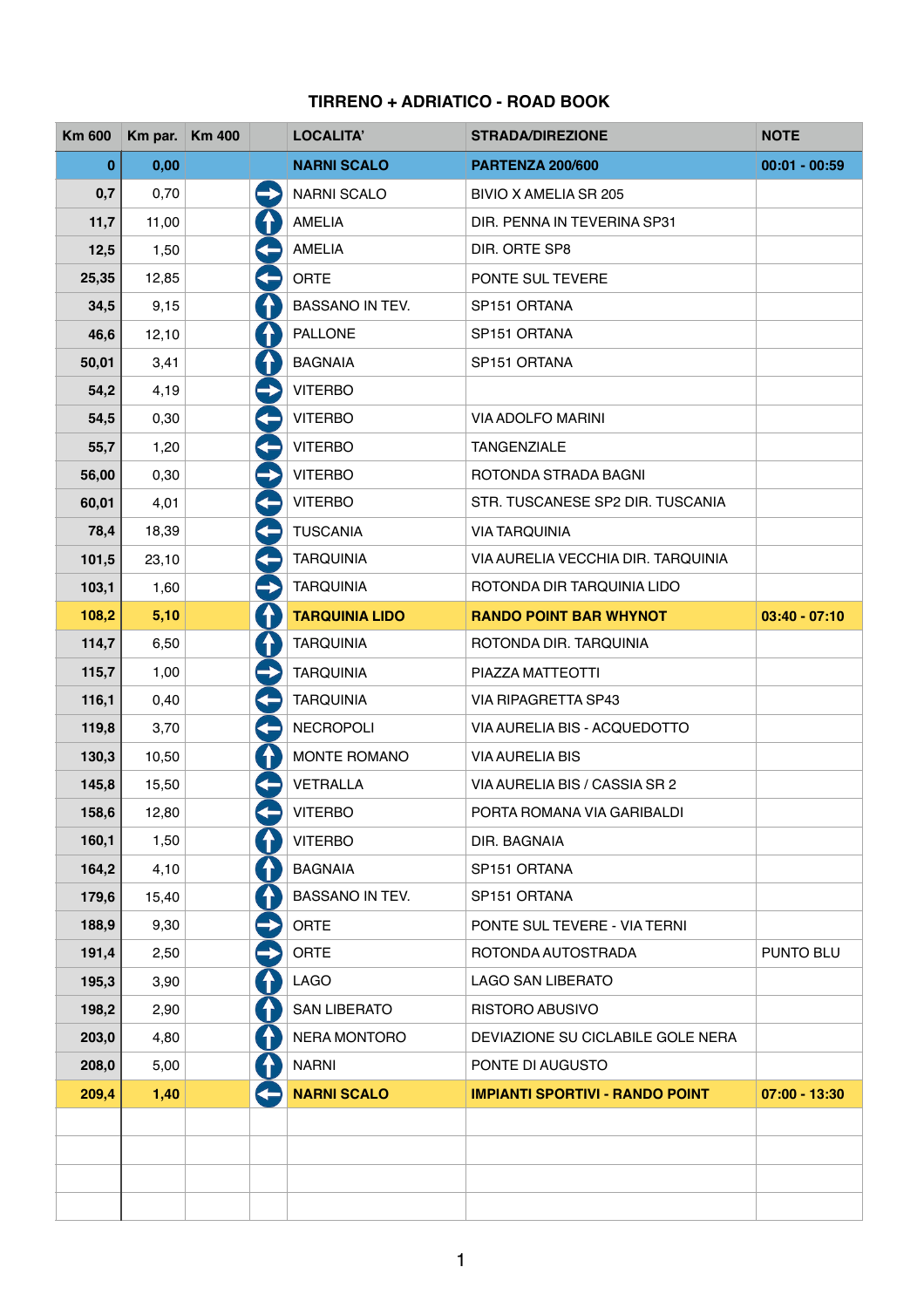| <b>Km 600</b> | Km par. Km 400 |          |                      | <b>LOCALITA'</b>         | <b>STRADA/DIREZIONE</b>                 | <b>NOTE</b>     |
|---------------|----------------|----------|----------------------|--------------------------|-----------------------------------------|-----------------|
|               |                | $\bf{0}$ |                      | <b>NARNI SCALO</b>       | RANDO POINT 600 - PARTENZA 400          | 12:00 - 13:00   |
| 211,81        |                | 2,41     |                      | <b>NARNI SCALO</b>       | <b>BIVIO X TERNI MARATTANA</b>          |                 |
| 222,52        | 10,71          | 13,12    |                      | <b>TERNI</b>             | PIAZZALE CIMITERO - VIA BATTISTI        |                 |
| 224,23        | 1,71           | 14,83    |                      | <b>TERNI</b>             | PIAZZA TACITO                           |                 |
| 227,96        | 3,73           | 18,56    | $\ddot{\phantom{1}}$ | <b>TERNI</b>             | ROTONDA TERNI/RIETI                     |                 |
| 230,83        | 2,87           | 21,43    |                      | <b>TERNI</b>             | <b>CASCATA DELLE MARMORE</b>            |                 |
| 236,94        | 6,11           | 27,54    |                      | <b>ARRONE</b>            | SS209 VALNERINA                         |                 |
| 240,68        | 3,74           | 31,28    |                      | <b>FERENTILLO</b>        | SS209 VALNERINA                         |                 |
| 246,06        | 5,38           | 36,66    |                      | <b>MACENANO</b>          | SS209 VALNERINA                         |                 |
| 251,22        | 5,16           | 41,82    | $\biguparrow$        | <b>CESELLI</b>           | SS209 VALNERINA                         |                 |
| 254,73        | 3,51           | 45,33    |                      | <b>SCHEGGINO</b>         | SS209 VALNERINA                         |                 |
| 257,31        | 2,58           | 47,91    | ↑                    | S.ANATOLIA               | SVINCOLO VALNERINA SPOLETO              |                 |
| 262,70        | 5,39           | 53,30    |                      | PIEDIPATERNO             | SS209 VALNERINA                         |                 |
| 270,20        | 7,50           | 60,80    |                      | <b>BORGO CERRETO</b>     | SS209 VALNERINA DIR. SR319 SELLANO      |                 |
| 280,35        | 10, 15         | 70,95    |                      | <b>SELLANO</b>           | SR319                                   |                 |
| 285,60        | 5,25           | 76,20    |                      | <b>VALICO</b>            | <b>SR320</b>                            |                 |
| 294,26        | 8,66           | 84,86    | $\blacklozenge$      | <b>RASIGLIA</b>          | SR321                                   |                 |
| 296,45        | 2,19           | 87,05    | $\ddagger$           | CASENOVE                 | <b>GALLERIA - SR322</b>                 |                 |
| 307,71        | 11,26          | 98,31    | Œ                    | <b>COLFIORITO</b>        | <b>RANDO POINT BAR GIORNALI CELLINI</b> | $10:30 - 19:00$ |
| 315,78        | 8,07           | 106,38   | ↑                    | SERRAVALLE DI CHIENTI    | <b>SS77 DEL CHIENTI</b>                 |                 |
| 324,54        | 8,76           | 115,14   |                      | <b>MUCCIA</b>            | <b>SS77 DEL CHIENTI</b>                 |                 |
| 331,19        | 6,65           | 121,79   | $\biguparrow$        | <b>POLVERINA</b>         | <b>SS77 DEL CHIENTI</b>                 |                 |
| 343,30        | 12,11          | 133,90   | ↑                    | CECCANO                  | <b>SS77 DEL CHIENTI</b>                 |                 |
| 346,81        | 3,51           | 137,41   | $\bigcap$            | BELFORTE DEL CHIENTI     | <b>SS77 DEL CHIENTI</b>                 |                 |
| 353,36        | 6,55           | 143,96   | $\hat{\mathbf{r}}$   | <b>TOLENTINO</b>         | <b>SS77 DEL CHIENTI</b>                 |                 |
| 366,02        | 12,66          | 156,62   |                      | <b>SFORZACOSTA</b>       | <b>SS77 DEL CHIENTI</b>                 |                 |
| 392,31        | 26,29          | 182,91   | $\bigcap$            | <b>CIVITANOVA MARCHE</b> | <b>VIA DANTE</b>                        |                 |
| 393,88        | 1,57           | 184,48   | $\ddagger$           | <b>CIVITANOVA MARCHE</b> | SOTTOPASSO FERROVIA                     |                 |
| 394,49        | 0,61           | 185,09   |                      | <b>CIVITANOVA MARCHE</b> | PIAZZA XX SETTEMBRE                     |                 |
| 394,49        | 0,00           | 185,09   |                      | <b>CIVITANOVA MARCHE</b> | <b>RANDO POINT HOTEL MIRAMARE</b>       | 14:00 - 24:30   |
| 395,40        | 0,91           | 186,00   | $\biguparrow$        | <b>CIVITANOVA MARCHE</b> | LUNGO MARE PISTA CICLABILE              |                 |
| 397,76        | 2,36           | 188,36   |                      | <b>CIVITANOVA MARCHE</b> | FINE PISTA CICLABILE - SOTTOPASSO       |                 |
| 402,22        | 4,46           | 192,82   | $\biguparrow$        | PORTO POTENZA            | <b>SS16 ADRIATICA</b>                   |                 |
| 407,22        | 5,00           | 197,82   |                      | LIDO S.MARIA POTENZA     | <b>SS16 ADRIATICA</b>                   |                 |
| 425,09        | 17,87          | 215,69   | ↑                    | SANBUCHETO               | SP571 STRADA HELVIA RECINA              |                 |
| 439,40        | 14,31          | 230,00   | ♦                    | PASSO DI TREIA           | <b>SP77</b>                             |                 |
| 453,50        | 14,10          | 244,10   | $\rightarrow$        | S.SEVERINO MARCHE        | SP361                                   |                 |
| 454,41        | 0,91           | 245,01   |                      | S.SEVERINO MARCHE        | PIAZZA DEL POPOLO                       |                 |
| 466,12        | 11,71          | 256,72   |                      | CASTELRAIMONDO           | SP361                                   |                 |